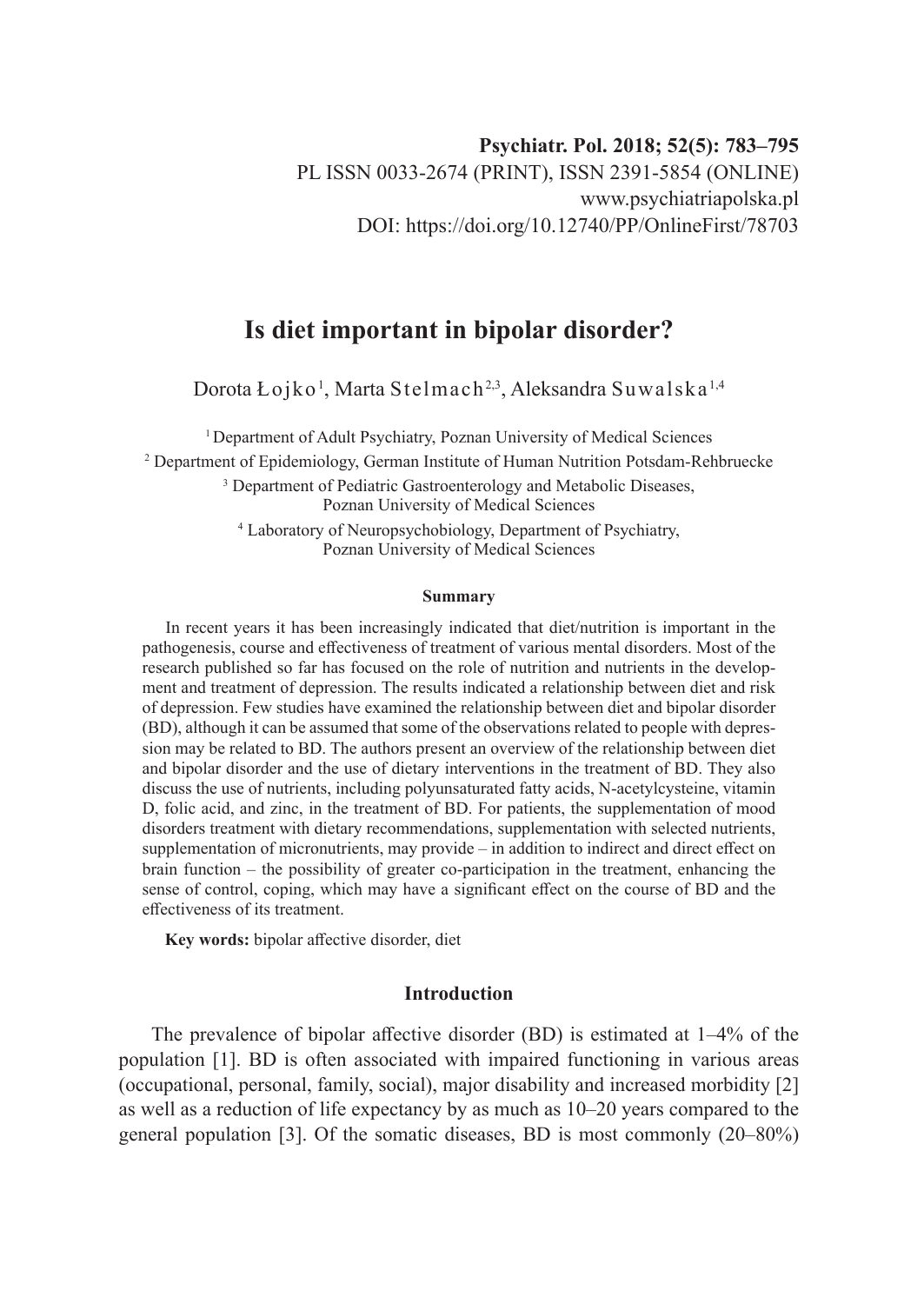associated with obesity, metabolic syndrome, cardiovascular and respiratory diseases and endocrine disorders [4, 5], with cardiovascular diseases being estimated as the cause of death of almost 40% of patients with BD [1]. The relationships between diet and many somatic diseases are well-known and documented [6, 7]. Awareness of these relationships has led to a number of therapeutic and preventive activities in recent years with regard to modifying dietary habits and weight control in order to limit the prevalence of obesity and its consequences.

## **Effect of diet/nutrition on mental health**

According to Beyer and Paynet [8], the effects of diet/nutrition on mental health are due to the fact that in order for the brain to function and maintain its morphology (structure) it is necessary to provide energy (constituting a significant part of the total energy contained in food) and a number of nutrients (lipids, vitamins, macro – and micro-elements, antioxidant reactions cofactors, neurotrophic agents synthesis catalysts and many others). Hence, the manner of nutrition and the closely related development of food habits indirectly influence the origination and progression of many mental disorders, and thus could also be the target of therapeutic intervention and prevention.

The increased interest in these issues in various fields of study (human nutrition, food biochemistry, nutrigenomics, psychiatry) has led to the development of a separate trend in research – the so-called nutripsychiatry emphasizing the role of diet in the development, progression, and effectiveness of the treatment of mental disorders [9]. Most of the research published to-date is about the role of nutrition and nutrients in the development and treatment of depression. The results have indicated a relationship between diet and the risk of developing depression. Meta-analysis of observational studies shows that the Mediterranean-style diet has protective effects against depression (as well as stroke), while dietary habits defined as the Western dietary pattern increase the probability of depression [10, 11]. In a meta-analysis by Lai et al, a diet rich in fruits, vegetables, and fish was linked to a reduction in the risk of depression, and a diet with a higher carbohydrate content and a high content of high-processed products was associated with a higher risk of it occurring [12]. A systematic review of randomized clinical trials (RCT) has indicated a positive effect of dietary intervention on reducing depressive symptoms [13]. The results of RCT, recently published in the *BMC Medicine* journal, have shown that significantly better outcomes were achieved in patients with depression (treated with pharmacotherapy or psychotherapy) in the group that included diet counseling compared to the group offered social support [14].

Taking into account individual dietary components and their effects on depression, beneficial effects in the treatment of depression have been demonstrated with the use of omega-3 fatty acids [15], zinc [16, 17], N-acetylcysteine [18], B vitamins (including folates) [19], vitamin D [20]. There are still no well-planned and performed interven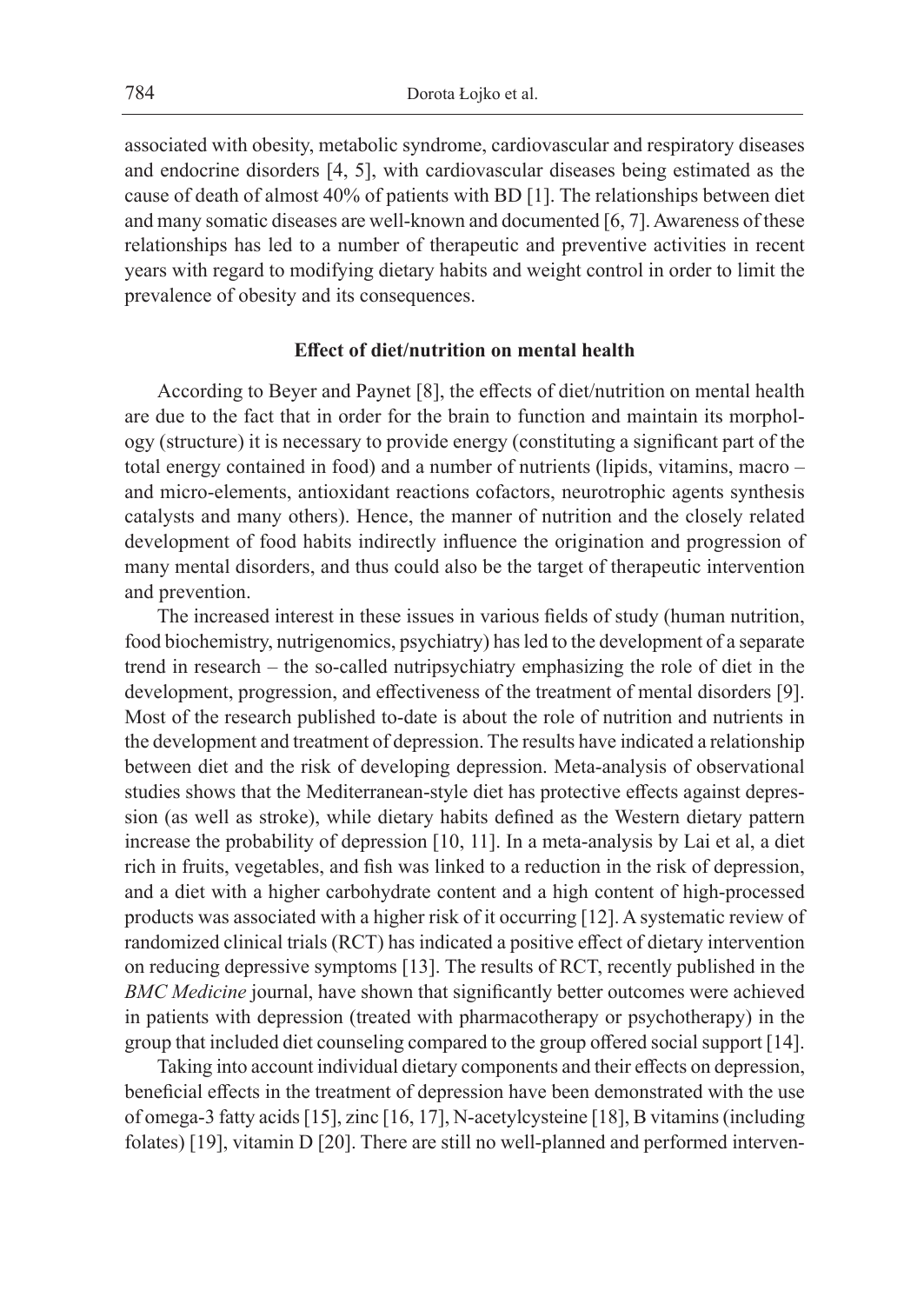tion studies in large patient groups that would allow for greater statistical output of published results and thus reliable, unequivocal information.

So far, few studies have looked at the relationship between diet and BD, although it can be assumed that some of the observations about people with depression may be related to patients with BD. In a review of such studies [21] (until February 2015), Lopresti and Jacka discussed the results presented in five articles. A review of the literature carried out by the authors after two years (until February 2017) did not disclose new articles in this field.

Elsmlie et al. [22] have found that BD patients consume more carbohydrates, and BD women also have a higher total energy intake. Larger seafood consumption has been associated with a lower incidence of BD in a study conducted by Noaghiula and Hibbelna [23]. Kilbourne et al. [24] reported that data from the National Veterans Registry has indicated that people with BD more frequently reported eating only one meal per day and having difficulty in sourcing food and cooking. In an Australian study, patients with BD had a higher energy consumption rate and more often consumed products typical of Western diets [25]. In ambulatory BD patients in Japan, a higher symptoms severity has been observed in the group who reported less frequent consumption of Mediterranean diet products [26].

The review authors have emphasized that the interactions between diet and BD are not fully understood. Perhaps the improper diet in BD has a causal meaning, may aggravate the course of the disease, may also be part of the lifestyle. There is a relationship between the pharmacological treatment used in BD and obesity [27], so this improper diet may be the result of undesirable drug effects. Preferred consumption of sugar-rich and fatty products by patients with BD has been seen by Lopresti and Jacka [21] as self-medication (sugar can reduce stress-induced cortisolemia, which is often seen in patients with BD). The diet-BD interaction is probably complex and multi-factorial.

#### **Importance of diet in BD**

The comorbidity of somatic diseases and BD described above is associated with therapeutic difficulties, drug resistance and a more severe course of BD [28]. In this context, the right diet/nutrition in BD may lead to a reduction in the risks associated with diet-related diseases, but may also have a beneficial effect on the course of BD. For example, patients with BD and type 2 diabetes or glucose intolerance show a greater risk of adverse (chronic) BD than patients without glycemic control disorders [29] and weight changes (loss and gain) are associated with the incidence of manic and depressive phases [28].

Diet (its composition and quality) may also cause/sustain biological disorders associated with the onset, development, and treatment of BD. We include among them monoaminergic transmission, inflammatory processes, oxidative stress, mitochondrial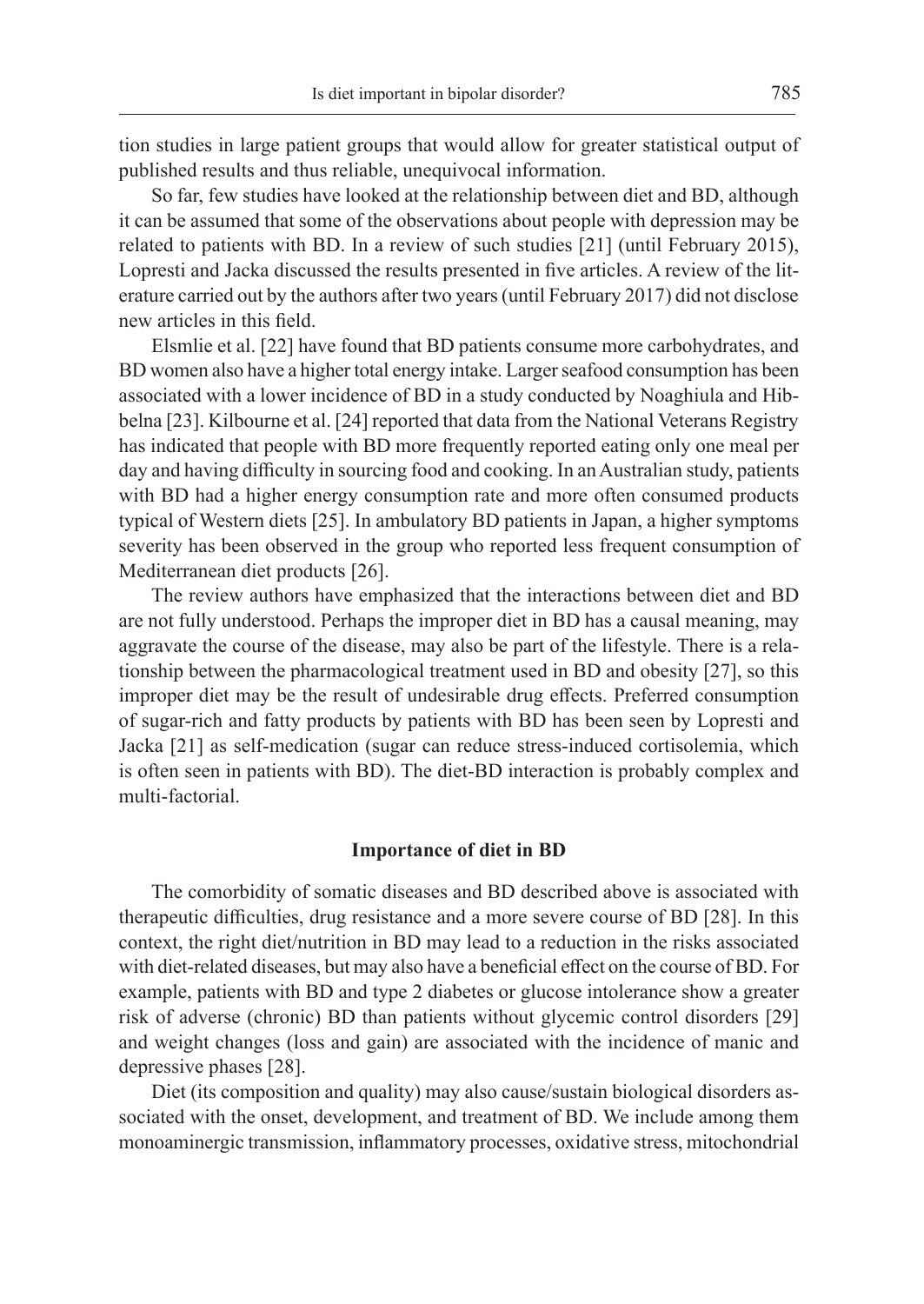activity, neuroplasticity and neurogenesis [21, 30, 31]. Numerous preclinical studies indicate the effect of diet/nutrition on these mechanisms, although such correlations have not been established in BD studies.

The monoaminoergic theory assumes the importance of serotonergic, noradrenergic, and dopaminergic transmission disorders in the pathogenesis of affective disorders. Animal studies have shown that high-fat diets may directly affect monoaminoergic transmission [32, 33]. Such diets in animals also caused ineffectiveness of fluoxetine in the treatment of stress-related behaviors [34]. In humans, high-fat diets with high carbohydrate snacks reduced serotonergic transmission in the hypothalamus [35]. The reported positive effect of ketogenic diet on mood stabilization in BD [36] may be related to an increase in dopaminergic activity in the mesolimbic system [37]. In recent years, attention has been paid to the importance of inflammatory processes in the pathogenesis of BD [38, 39]. Mediterranean diet and increased intake of fruits and vegetables are associated with decreased inflammation [40, 41], whereas diets dominated by Western dietary patterns are considered "pro-inflammatory" diets associated with an increased concentration of inflammatory markers such as interleukin-6 and C-reactive protein [42].

Brain-derived neurotrophic factor (BDNF) affects the growth and differentiation of neurons. There was an increase in serum BDNF levels in people using the Mediterranean diet [43] and the influence of dietary components (zinc and flavonoids) on BDNF activity [44]. Animal studies have demonstrated a decrease in BDNF expression in the brain and a deterioration in the quality of new hippocampal neurons produced in rodents on the high-fat diet [45, 46]. In a review of the literature on the diet/nutrition of animals and humans [47], it has been found that diet composition (fat and carbohydrate content), frequency of food consumption and their calorific value affect neurogenesis in the hippocampus. In longitudinal studies conducted in Australia by Jacka et al. [48], a reduced volume of the left hippocampus was found in people who ate according to the so-called "Western diet" compared to those who ate properly.

Oxidative stress and mitochondrial dysfunction are also associated with BD pathogenesis. Beyer and Payne [8] point out that the brain is an organ whose function and structure are largely dependent on the energy supplied, and damage to the mitochondria (responsible for the neuron's energy production) may lead to increased oxidative stress, further damaging mitochondria. Studies show that diets may significantly influence mitochondrial function by reducing oxidative stress and protecting mitochondrial DNA from oxidative damage. Mediterranean diet and increased fish intake are associated with decreased levels of oxidative stress markers in serum [49] and urine [50]. Animal studies indicate that a ketogenic diet can protect mitochondria from exposure to oxidative stress [51].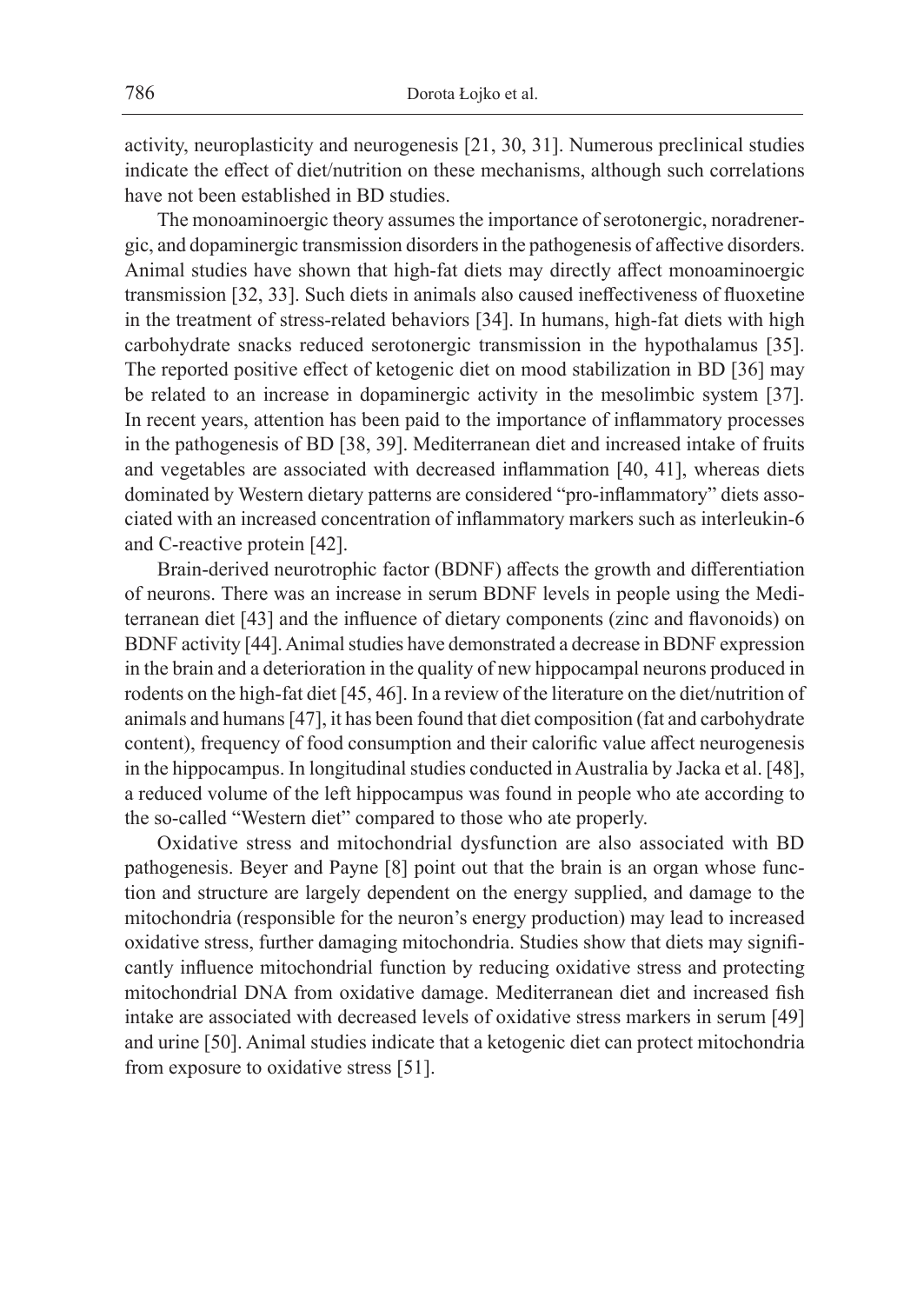## **Nutrients, vitamins, micronutrients in bipolar disorder**

The role of selected nutrients in the development, progression and potential treatment of BD has been discussed by Beyer and Payne in 2015 [8]. Studies in this area are few, conducted in small groups, non-randomized. These restrictions apply to studies on the use of various diets and the studies of the effects of particular nutrients (including dietary supplements) on BD. The results obtained so far are ambiguous, with little practical potential.

In recent years, a lot of attention has been paid to nutraceuticals, which are nutrients that, through their involvement in metabolic processes, have a proven and beneficial effect on health and are used in treatment. Sarris et al. [52] in 2011 carried out a systematic review of the literature on the use of nutraceuticals in the treatment of BD and subsequently, in 2017, on the use of nutraceuticals in the treatment of depression, including depression in BD [53]. In 2014, Rakofsky and Dunlop [54] divided the nutrients used as nutraceuticals into two groups: essential nutrients, that is, those that people need to obtain from the diet (e.g., omega 3, folic acid), and nonessential ingredients (e.g., n-acetylcysteine, inositol). Nutraceuticals may work in similar mechanisms such as normotimics (lithium salts, valproates), perhaps in some patients nutraceuticals provide (or allow to reproduce) missing components to maintain their physiological concentrations. It is also possible that, by supplementation, an increased amount of a particular compound leads to intracellular responses, which results in a reduction in the severity/relapse of the disease. It is believed that an additive or synergistic effect of nutraceuticals with normotimics is possible [54].

Based on the literature of the aforementioned reviews [52–54], we present selected compounds that are implicated in the pathogenesis, progression, and treatment of BD.

Polyunsaturated omega 3 (PUFA omega 3) (eicosapentaenoic, docosahexaenoic) fatty acids are essential for brain development and function, including neuronal maturation, migration and synaptogenesis, plasticity, neurogenesis, and neurotransmission [55]. It is stressed that in the western diet there is too little omega 3 fatty acids. Anumber of epidemiological and intervention studies have concerned the relationship between consumption of products that are the source of PUFA omega 3 in diet or supplementation with these acids and the occurrence or severity of depression [56]. There are also studies showing that it is advisable to increase the content of this ingredient in the diet of BD patients (see also study summary in [8]). In the treatment of depression, doses of 1–2 g eicosapentaenoic acid daily have been used to reduce the symptoms of depression, including bipolar one [53]. Although we have no clear evidence of their therapeutic effect in BD, it is indicated that PUFA omega 3 have no side effects and their consumption is beneficial to general health.

One of the major endogenous antioxidant compounds in the brain is glutathione. Oral supplementation of glutathione alone is not effective (it is mostly hydrolyzed and weakly penetrates the blood-brain barrier), but it has been found that N-acetylcysteine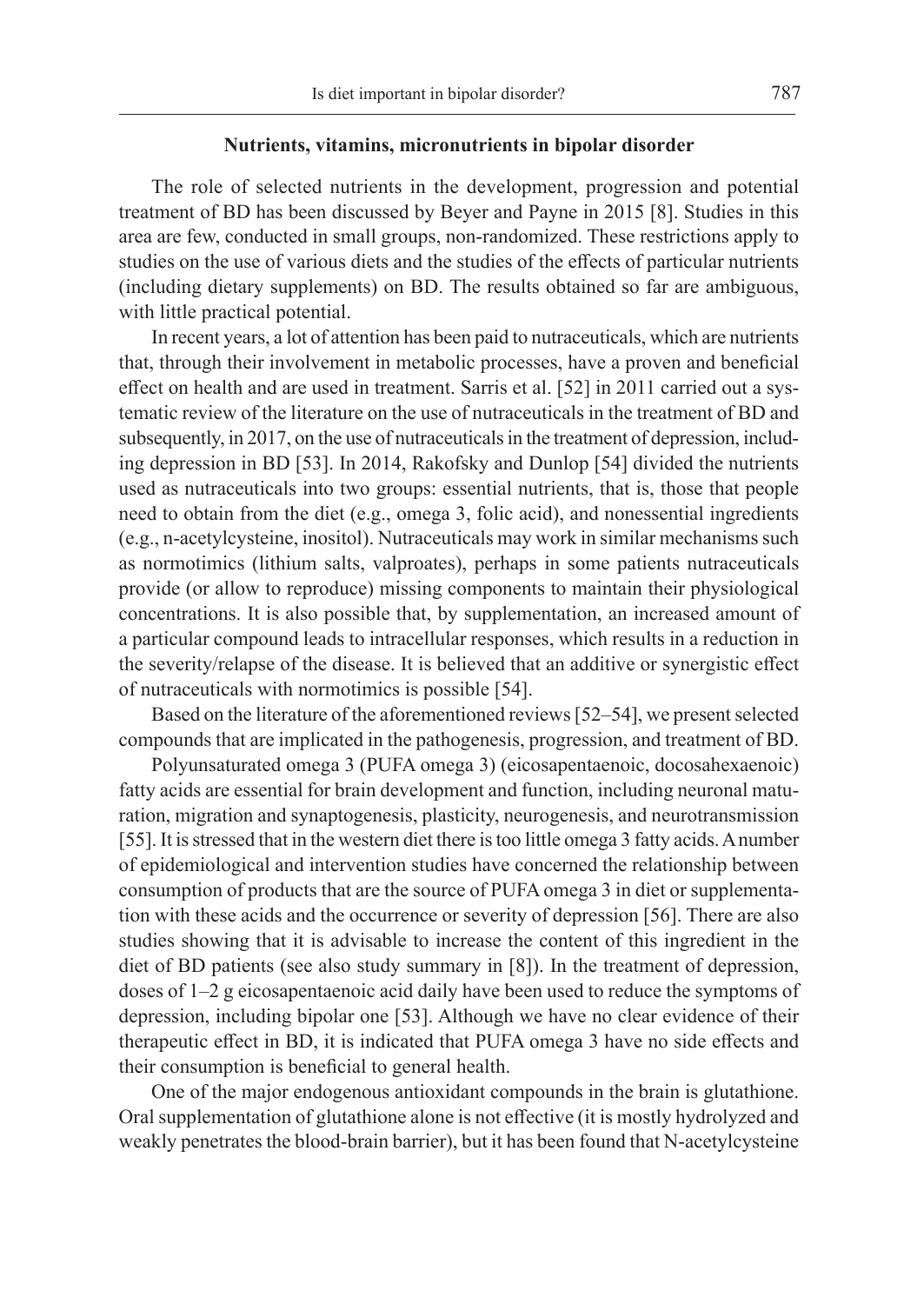(NAC) should be given. NAC provides l-cysteine essential for the synthesis of glutathione, but it also exhibits antioxidant activity itself [57].

In clinical trials, patients with BD have been given either 500 or 1000 mg of NAC twice daily for standard treatment for acute depressive episodes and during the maintenance therapy period, with a reported reduction in symptoms of depression and improved functioning and quality of life [58, 59]. Although NAC is well tolerated, chronic tolerance data are limited.

Systematic reviews with meta-analysis have confirmed the association of low vitamin D levels with depression [60] and have demonstrated the efficacy of vitamin D supplementation in reducing the symptoms of depression in patients with clinically more severe depression [61]. This has not been reported in individuals with symptoms of mild depression [62]. However, the authors of the review indicate that there is still no clear evidence from controlled trials concerning the use of vitamin D in the prevention and treatment of depression to determine whether this association is not accidental. There are very few studies on the role of vitamin D in patients with BD although it has been established that vitamin D deficiency in the outpatient group of patients with BD is 4.7 times higher than in the general population [63].

It is believed that folic acid and other folates can be important in the treatment of depression, which is explained by, among others, their contribution to the synthesis of neurotransmitters and the effect on DNA methylation [64]. Many studies have reported that people with depression have lower plasma and erythrocyte folate concentrations compared to healthy individuals and patients with other mental disorders [65]. Lower folate levels have been associated with a worse response to pharmacological antidepressant therapy. It should be remembered that the effectiveness or ineffectiveness of folic acid can be attributed to the chemical form of this vitamin – since folic acid, unlike natural folate, must be converted into ametabolically active form to cross the blood-brain barrier and approximately 30% of the population has a genetically determined deficit of the enzyme necessary for this transformation [66]. It is recommended to consider the administration of folic acid in the form of levomefolic acid which is more bio-available and thus possibly more effective [67]. Studies on the concentration of folic acid and its intake in BD patients are very few. Some authors report that conclusions from the studies of patients with depression [68] may also be relevant to patients with BD. A study of augmentation of lithium with folic acid (200 μg/d) in BD treatment has been conducted, its authors proposing considering supplementation with folic acid during the maintenance therapy [69]. In 2009, Behzadi et al. [70] presented encouraging results of the addition of folic acid to valproates used in the treatment of mania. Recently published studies have described the beneficial effects of the addition of levomefolic acid to standard treatment in a group of ten patients with type I bipolar disorder suffering from depression. [71].

An essential role in the pathogenesis of affective disorders is also attributed to the circulation (delivery, absorption, intra – and extracellular concentrations etc.) abnor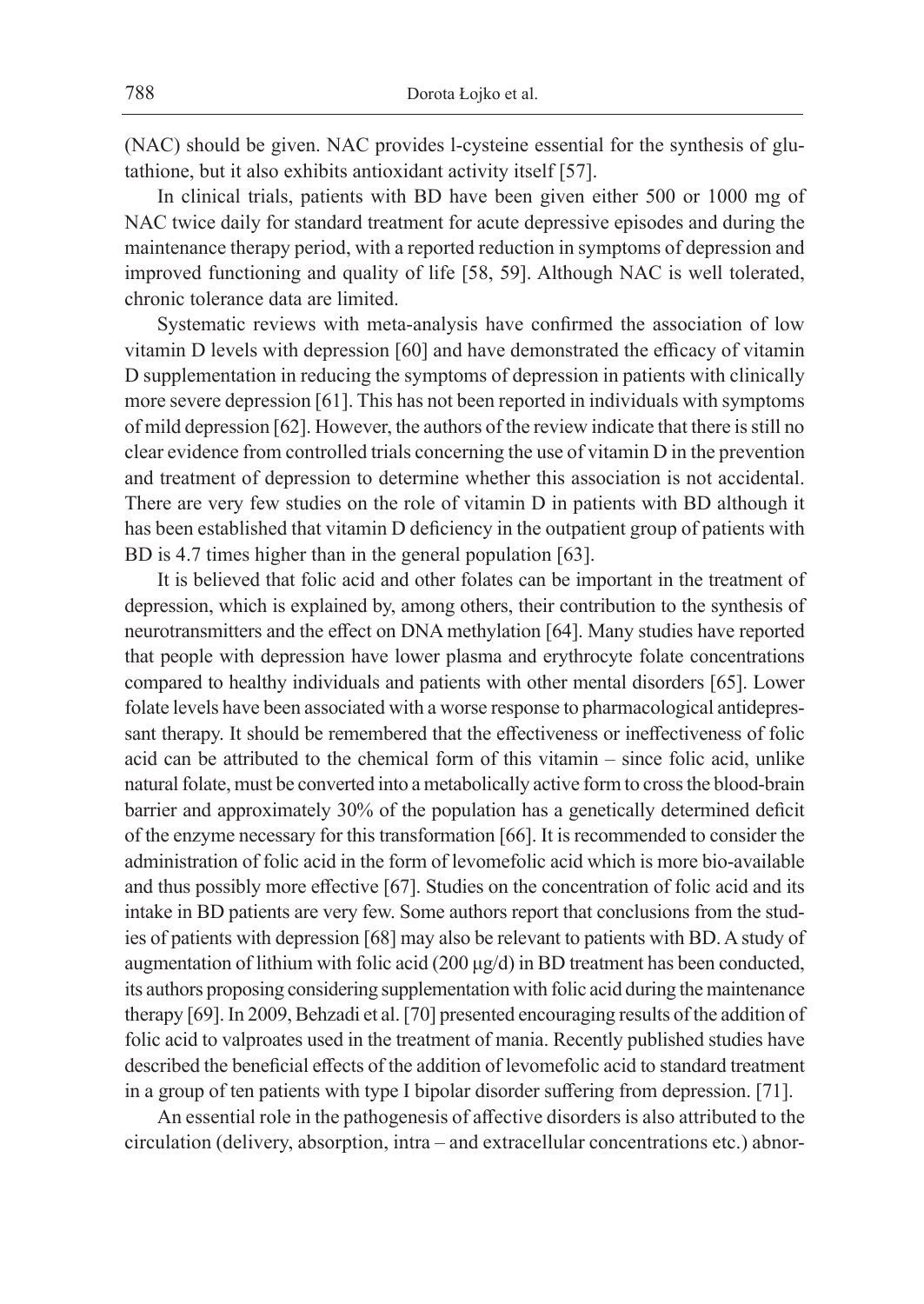mality of some micronutrients. Research results show that the levels of micronutrients in BD patients differ from controls, but within normal limits. In patients with BD, reduced zinc levels have been observed in the depressive phase, but in the mania/ hypomania period, serum zinc concentrations were similar to healthy subjects [72]. Serum magnesium concentrations in patients with BD during periods of depression, mania and hypomania were significantly higher in comparison with healthy subjects, while in the remission period they normalized and did not differ in comparison to the control group [73]. There were no statistically significant differences in the serum copper concentration between patients in various phases of BD and controls. Most of the participants have copper level within normal range. The copper concentration was related to the number of episodes – lowering with the increasing number of episodes [74].

There are no known results of controlled studies of zinc or magnesium intake in the treatment of BD. In the treatment of depression, 15–30 mg of zinc has been added daily to the antidepressant [53].

Many reports have highlighted the good tolerance of nutraceuticals and the low rate of therapy abandonment. However, the potential for interactions, side-effects, over-dosage, and, as mentioned above, the lack of data on the long-term effects of their use in treatment should not be forgotten. An impediment in evaluating the effect of nutraceuticals is that most of these are not registered drugs and the content of active ingredient in particular preparations may vary widely. It seems that in considering the diet in BD it is also important to assess not only what the patient's diet contains but also what has been excluded, because both what is and what is not consumed affects the body. Finally, it is important to note that research into the relationship between diet and psychiatric disorders raises issues such as microbiota [75, 76], starvation (ketogenesis) [77], the effect of fermented foods [78], the use of functional foods (such as so-called psychobiotic yoghurts) [79, 80], but we are not aware of studies of these factors in patients with bipolar affective disorder.

As the Australian psychiatrists emphasize in their extensive guidelines for the treatment of mood disorders [81], it is important to consider the subjective feeling of the patient that the use of supplementation of selected nutrients, microelements, and dietary modifications in the treatment of BD (apart from pharmacotherapy) is beneficial. For some patients, the possibility of such an active participation in treatment gives a sense of coping, a sense of control [82].

## **Conclusions/recapitulation**

In recent years, interest in the importance of diet and its components in the pathogenesis, treatment and even prevention of BD has increased. Diet, eating habits, taking into account the contribution of nutrients with a possible beneficial effect on BD treatment, are potential goals of intervention – –nutrition counseling – in the treat-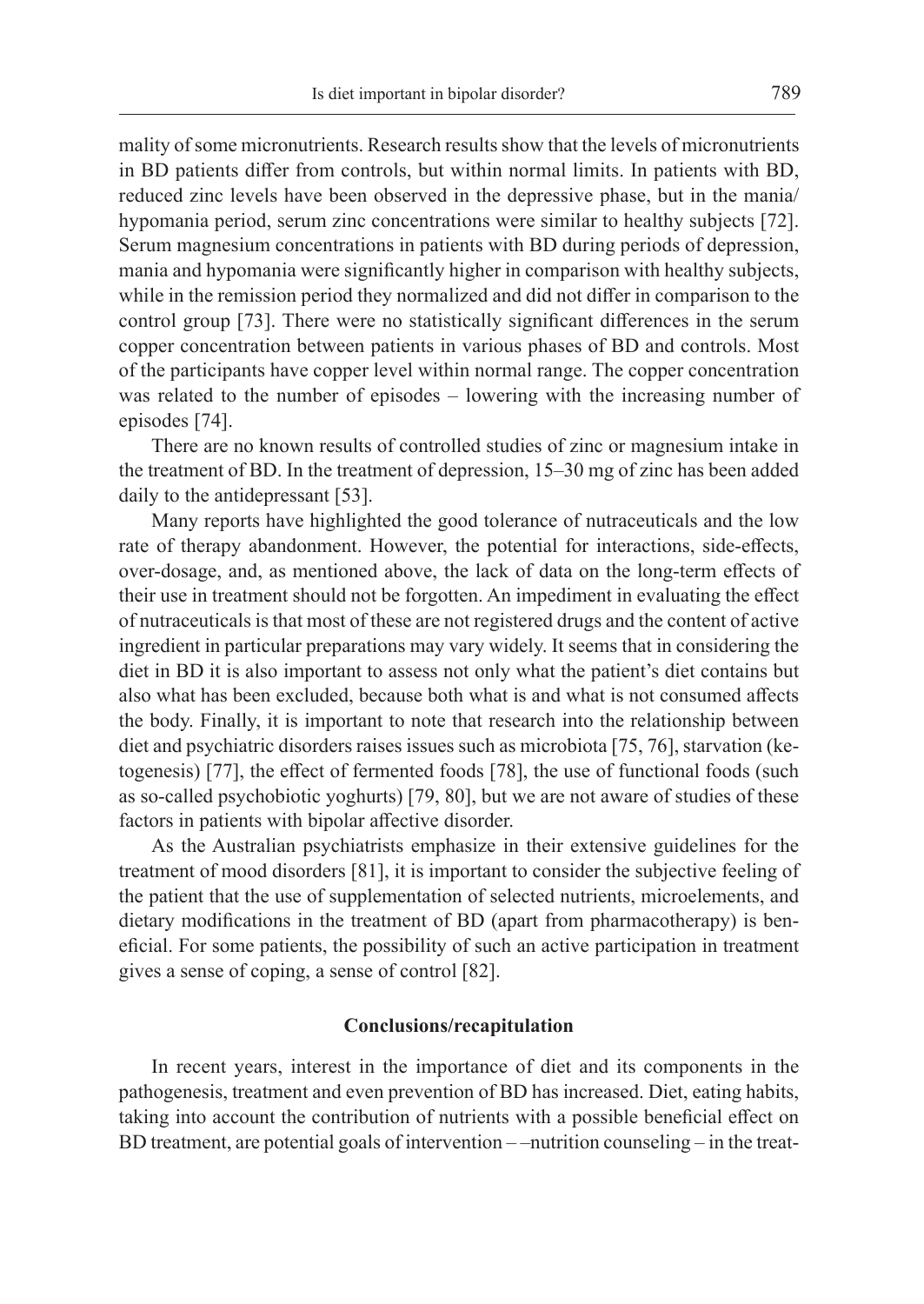ment of BD. Unfortunately, there is still a lack of well designed, long-term follow-up studies in large patient groups that provide reliable and unequivocal information on the effects of selected BD nutrition strategies. It appears, however, that the obtained data are sufficient for assessing possible nutrient deficiencies and dietary habits in BD patients and for considering supplementation or dietary modifications (with obvious known benefits to somatic health). At the same time making changes in diet can improve the effectiveness of BD treatment by increasing the patient's sense of control and coping. Further nutritional studies in BD are needed to clarify the extent to which past dietary habits of patients and the introduction of dietary interventions may affect the pathophysiology, progression and treatment of this illness.

## **References**

- 1. Miller SB, Dell'Osso B, Ketter TA. *The prevalence and burden of bipolar depression*. J. Affect. Disord. 2014; 169(Suppl. 1): 3–11.
- 2. McLaren KD, Marangell LB. *Special considerations in the treatment of patients with bipolar disorder and medical co-morbidities*. Ann. Gen. Hosp. Psychiatry. 2004; 3(1): 7.
- 3. Miller C, Bauer MS. *Excess mortality in bipolar disorders*. Curr. Psychiatry Rep. 2014; 16(11): 499.
- 4. Lala SV, Sajatovic M. *Medical and psychiatric comorbidities among elderly individuals with bipolar disorder: A literature review*. J. Geriatr. Psychiatry Neurol. 2012; 25(1): 20–25.
- 5. Connolly KR, Thase ME. *The clinical management of bipolar disorder: A review of evidencebased guidelines*. Prim. Care Companion CNS Disord. 2011; 13(4).
- 6. Willett WC, Koplan JP, Nugent R, Dusenbury C, Puska P, Gaziano TA. *Prevention of chronic disease by means of diet and lifestyle changes*. In: Jamison DT, Breman JG, Measham Ar et al. ed. *Disease control priorities in developing countries*. Washington (DC); 2006.
- 7. Rees K, Dyakova M, Ward K, Thorogood M, Brunner E, Rees K. *Dietary advice for reducing cardiovascular risk*. Cochrane Database Syst. Rev. 2013; 28(3): CD002128. Doi: 10.1002/14651858. CD002128.pub4.
- 8. Beyer JL, Payne ME. *Nutrition and bipolar depression*. Psychiatr. Clin. North. Am. 2016; 39(1): 75–86.
- 9. Sarris J, Logan AC, Akbaraly TN, Amminger GP, Balanzá-Martínez V, Freeman MP et al. *Nutritional medicine as mainstream in psychiatry*. Lancet Psychiatry. 2015; 2(3): 271–274.
- 10. Psaltopoulou T, Sergentanis TN, Panagiotakos DB, Sergentanis IN, Kosti R, Scarmeas N. *Mediterranean diet, stroke, cognitive impairment, and depression: A meta-analysis*. Ann. Neurol. 2013: 74(4): 580–591. Doi: 10.1002/ana.23944.
- 11. Rahe C, Unrath M, Berger K. *Dietary patterns and the risk of depression in adults: A systematic review of observational studies*. Eur. J. Nutr. 2014: 53(4): 997–1013.
- 12. Lai JS, Hiles S, Bisquera A, Hure AJ, McEvoy M, Attia J. *A systematic review and metaanalysis of dietary patterns and depression in community-dwelling adults*. Am. J. Clin. Nutr. 2014; 99(1): 181–197.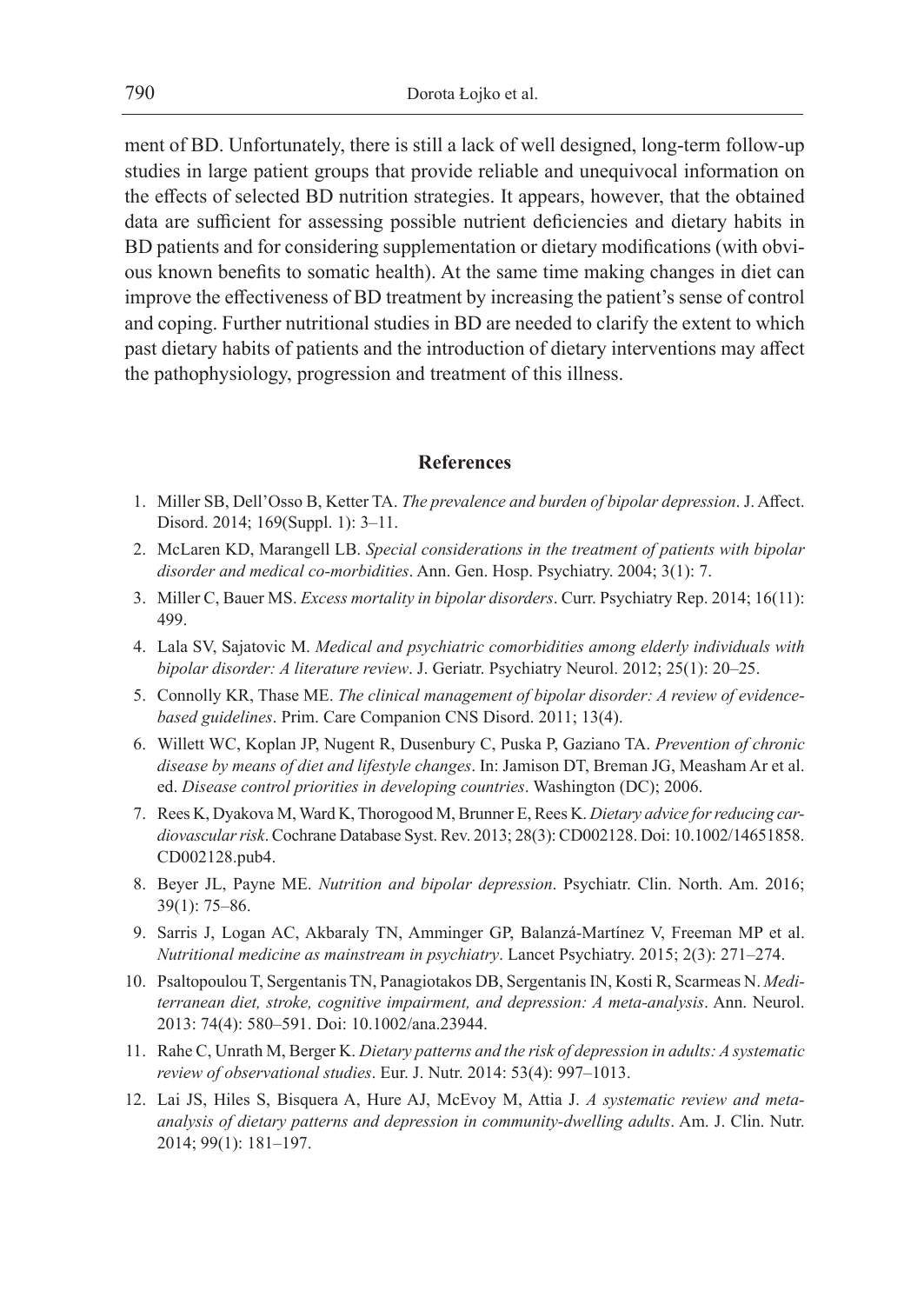- 13. Opie RS, O'Neil A, Itsiopoulos C, Jacka FN. *The impact of whole-of-diet interventions on depression and anxiety: A systematic review of randomised controlled trials*. Public Health Nutr. 2015; 18(11): 2074–2093. Doi: 10.1017/S1368980014002614.
- 14. Jacka FN, O'Neil A, Opie R, Itsiopoulos C, Cotton S, Mohebbi M et al. *A randomised controlled trial of dietary improvement for adults with major depression (the 'SMILES' trial)*. BMC Med. 2017; 15(1): 23. Doi: 10.1186/s12916-017-0791-y.
- 15. Mischoulon D, Freeman MP. *Omega-3 fatty acids in psychiatry*. Psychiatr. Clin. North. Am. 2013: 36(1): 15–23.
- 16. Lai J, Moxey A, Nowak G, Vashum K, Bailey K, McEvoy M. *The efficacy of zinc supplementation in depression: Systematic review of randomised controlled trials*. J. Affect. Disord. 2012; 136(1–2): 31–39.
- 17. Styczeń K, Sowa-Kućma M, Siwek M, Dudek D, Reczyński W, Szewczyk B et al. *The serum zinc concentration as a potential biological marker in patients with major depressive disorder*. Metab. Brain Dis. 2017; 32(1): 97–103.
- 18. Berk M, Malhi GS, Gray LJ, Dean OM. *The promise of N-acetylcysteine in neuropsychiatry*. Trends Pharmacol. Sci. 2013; 34(3): 167–177.
- 19. Fava M, Mischoulon D. *Folate in depression: Efficacy, safety, differences in formulations, and clinical issues*. J. Clin. Psychiatry. 2009; 70(Suppl. 5): 12–17.
- 20. Eyles DW, Burne TH, McGrath JJ. *Vitamin D, effects on brain development, adult brain function and the links between low levels of vitamin D and neuropsychiatric disease*. Front Neuroendocrinol. 2013; 34(1): 47–64.
- 21. Lopresti AL, Jacka FN. *Diet and bipolar disorder: A review of its relationship and potential therapeutic mechanisms of action*. J. Altern. Complement. Med. 2015; 21(12): 733–739.
- 22. Elmslie JL, Mann JI, Silverstone JT, Williams SM, Romans SE. *Determinants of overweight and obesity in patients with bipolar disorder*. J. Clin. Psychiatry. 2001; 62(6): 486–491.
- 23. Noaghiul S, Hibbeln JR. *Cross-national comparisons of seafood consumption and rates of bipolar disorders*. Am. J. Psychiatry. 2003; 160(12): 2222–2227.
- 24. Kilbourne AM, Rofey DL, McCarthy JF, Post EP, Welsh D, Blow FC. *Nutrition and exercise behavior among patients with bipolar disorder*. Bipolar Disord. 2007; 9(5): 443–452.
- 25. Jacka FN, Pasco JA, Mykletun A, Williams LJ, Nicholson GC, Kotowicz MA et al. *Diet quality in bipolar disorder in a population-based sample of women*. J. Affect. Disord. 2011; 129(1–3): 332–337.
- 26. Noguchi R, Hiraoka M, Watanabe Y, Kagawa Y. *Relationship between dietary patterns and depressive symptoms: Difference by gender, and unipolar and bipolar depression*. J. Nutr. Sci. Vitaminol. (Tokyo). 2013; 59(2): 115–122.
- 27. Fagiolini A, Chengappa KN. *Weight gain and metabolic issues of medicines used for bipolar disorder*. Curr. Psychiatry Rep. 2007; 9(6): 521–528.
- 28. Reininghaus EZ, Lackner N, Fellendorf FT, Bengesser S, Birner A, Reininghaus B et al. *Weight cycling in bipolar disorder*. J. Affect. Disord. 2015; 171: 33–38.
- 29. Calkin CV, Ruzickova M, Uher R, Hajek T, Slaney CM, Garnham JS et al. *Insulin resistance and outcome in bipolar disorder*. Br. J. Psychiatry. 2015; 206(1): 52–57.
- 30. Berk M, Kapczinski F, Andreazza AC, Dean OM, Giorlando F, Maes M et al. *Pathways underlying neuroprogression in bipolar disorder: Focus on inflammation, oxidative stress and neurotrophic factors*. Neurosci. Biobehav. Rev. 2011; 35(3): 804–817.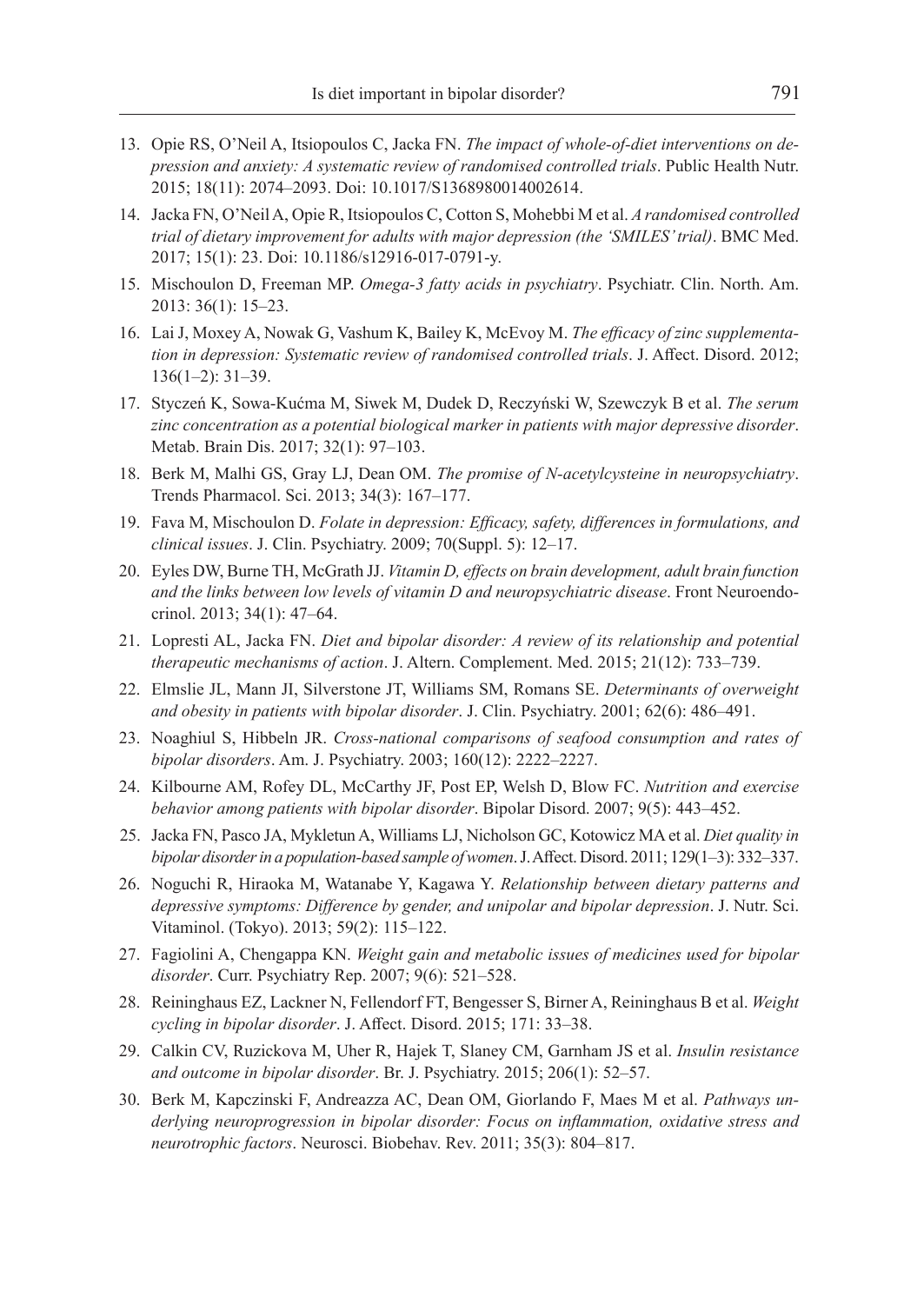- 31. MaleticvV, Raison C. *Integrated neurobiology of bipolar disorder*. Front. Psychiatry. 2014; 5: 98. Doi: 10.3389/fpsyt.2014.00098.
- 32. Krishna S, Keralapurath MM, Lin Z, Wagner JJ, La Serre de CB, Harn DA et al. *Neurochemical and electrophysiological deficits in the ventral hippocampus and selective behavioral alterations caused by high-fat diet in female C57BL/6 mice*. Neuroscience. 2015: 297: 170–181.
- 33. Wakabayashi C, Numakawa W, Ooshima Y, Hattori K, Kunugi H. *Possible role of the dopamine D1 receptor in the sensorimotor gating deficits induced by high-fat diet*. Psychopharmacology (Berl.). 2015; 232(24): 4393–4400. Doi: 10.1007/s00213-015-4068-x.
- 34. Isingrini E, Camus V, Le Guisquet AM, Pingaud M, Devers S, Belzung C. *Association between repeated unpredictable chronic mild stress (UCMS) procedures with a high fat diet: a model of fluoxetine resistance in mice*. PLoS One. 2010; 5(4): e10404. Doi: 10.1371/journal. pone.0010404.
- 35. Koopman KE, Booij J, Fliers E, Serlie MJ, Fleur la SE. *Diet-induced changes in the Lean Brain: Hypercaloric high-fat-high-sugar snacking decreases serotonin transporters in the human hypothalamic region*. Mol. Metab. 2013; 2(4): 417–422.
- 36. Phelps JR, Siemers SV, El-Mallakh RS. *The ketogenic diet for type II bipolar disorder*. Neurocase. 2013; 19(5): 423–426.
- 37. Church WH, Adams RE, Wyss LS. *Ketogenic diet alters dopaminergic activity in the mouse cortex*. Neurosci. Lett. 2014; 571: 1–4.
- 38. Rosenblat JD, McIntyre RS. *Bipolar disorder and inflammation*. Psychiatr. Clin. North. Am. 2016; 39(1): 125–137.
- 39. Goldstein BI, Kemp DE, Soczynska JK, McIntyre RS. *Inflammation and the phenomenology, pathophysiology, comorbidity, and treatment of bipolar disorder: A systematic review of the literature*. J. Clin. Psychiatry. 2009; 70(8): 1078–1090.
- 40. Barbaresko J, Koch M, Schulze MB, Nöthlings U. *Dietary pattern analysis and biomarkers of low-grade inflammation: A systematic literature review*. Nutr. Rev. 2013; 71(8): 511–527.
- 41. Holt EM, Steffen LM, Moran A, Basu S, Steinberger J, Ross JA et al. *Fruit and vegetable consumption and its relation to markers of inflammation and oxidative stress in adolescents*. J. Am. Diet. Assoc. 2009; 109(3): 414–421.
- 42. Nettleton JA, Steffen LM, Mayer-Davis EJ, Jenny NS, Jiang R, Herrington DM et al. *Dietary patterns are associated with biochemical markers of inflammation and endothelial activation in the Multi-Ethnic Study of Atherosclerosis (MESA)*. Am. J. Clin. Nutr. 2006; 83(6): 1369–1379.
- 43. Sánchez-Villegas A, Galbete C, Martinez-González MA, Martinez JA, Razquin C, Salas-Salvadó J et al. *The effect of the Mediterranean diet on plasma brain-derived neurotrophic factor (BDNF) levels: The PREDIMED-NAVARRA randomized trial*. Nutr. Neurosci. 2011; 14(5): 195–201.
- 44. Numakawa T, Richards M, Nakajima S, Adachi N, Furuta M, Odaka H et al. *The role of brainderived neurotrophic factor in comorbid depression: Possible linkage with steroid hormones, cytokines, and nutrition*. Front. Psychiatry. 2014; 5: 136. Doi: 10.3389/fpsyt.2014.00136.
- 45. Kishi T, Hirooka Y, Nagayama T, Isegawa K, Katsuki M, Takesue K et al. *Calorie restriction improves cognitive decline via up-regulation of brain-derived neurotrophic factor: Tropomyosinrelated kinase B in hippocampus of obesity-induced hypertensive rats*. Int. Heart J. 2015; 56(1): 110–115.
- 46. Liu X, Zhu Z, Kalyani M, Janik JM, Shi H. *Effects of energy status and diet on Bdnf expression in the ventromedial hypothalamus of male and female rats*. Physiol. Behav. 2014; 130: 99–107.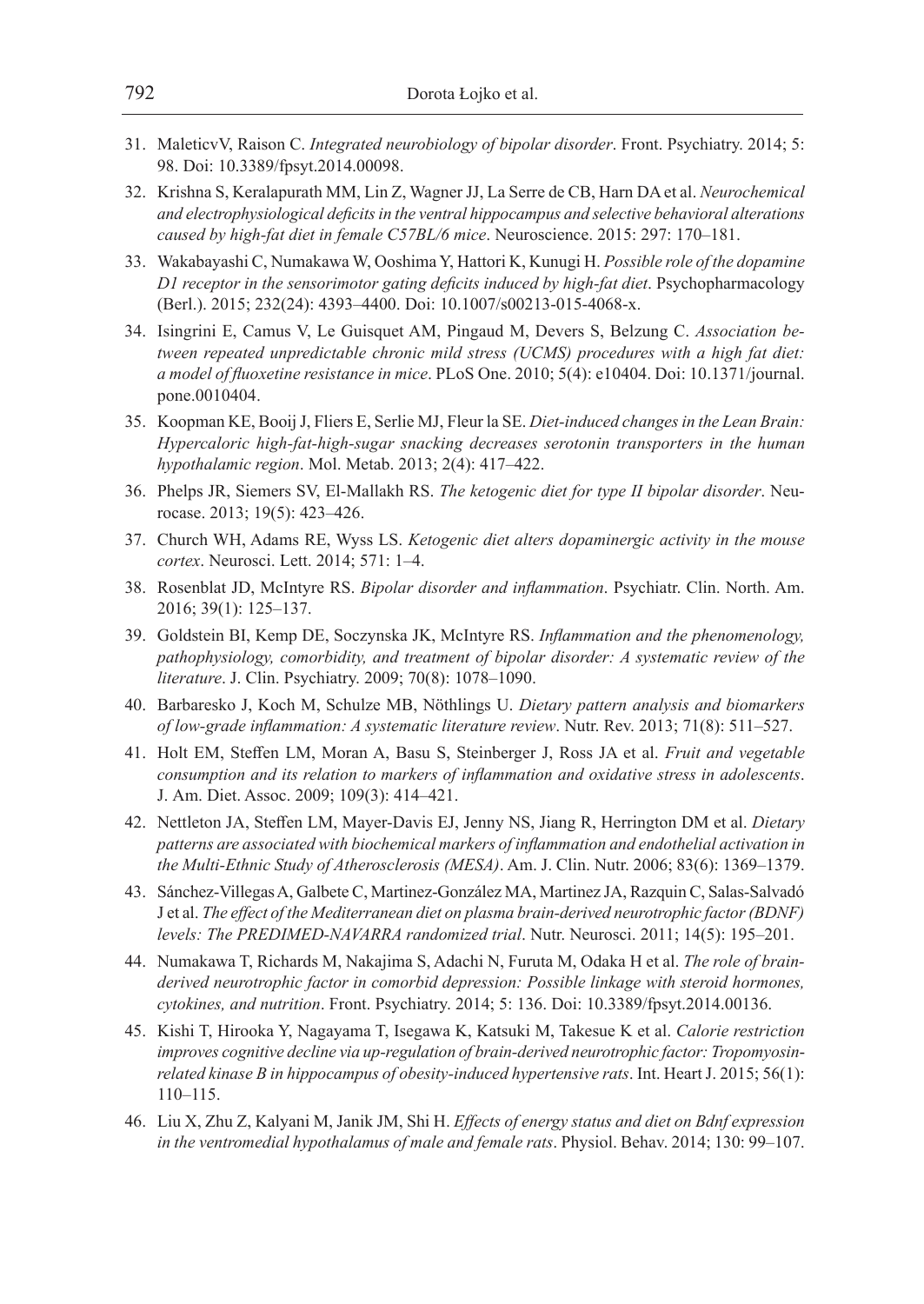- 47. Zainuddin MS, Thuret N. *Nutrition, adult hippocampal neurogenesis and mental health*. Br. Med. Bull. 2012; 103(1): 89–114.
- 48. Jacka FN, Cherbuin N, Anstey KJ, Sachdev P, Butterworth P. *Western diet is associated with a smaller hippocampus: A longitudinal investigation*. BMC Med. 2015; 13: 215. Doi: 10.1186/ s12916-015-0461-x.
- 49. Fitó M, Guxens M, Corella D, Sáez G, Estruch R, Torre de la R et al. *Effect of a traditional Mediterranean diet on lipoprotein oxidation: A randomized controlled trial*. Arch. Intern. Med. 2007; 167(11): 1195–1203.
- 50. Mitjavila MT, Fandos M, Salas-Salvadó J, Covas MI, Borrego S, Estruch R et al. *The Mediterranean diet improves the systemic lipid and DNA oxidative damage in metabolic syndrome individuals. A randomized, controlled, trial*. Clin. Nutr. 2013; 32(2): 172–178.
- 51. Jarrett SG, Milder JB, Liang LP, Patel M. *The ketogenic diet increases mitochondrial glutathione levels*. J. Neurochem. 2008; 106(3): 1044–1051.
- 52. Sarris J, Mischoulon D, Schweitzer I. *Adjunctive nutraceuticals with standard pharmacotherapies in bipolar disorder: A systematic review of clinical trials*. Bipolar. Disord. 2011; 13(5–6): 454–465.
- 53. Sarris J. *Clinical use of nutraceuticals in the adjunctive treatment of depression in mood disorders*. Australas. Psychiatry. 2017; 25(4): 369–372.
- 54. Rakofsky JJ, Dunlop BW. *Review of nutritional supplements for the treatment of bipolar depression*. Depress. Anxiety. 2014; 31(5): 379–390.
- 55. Pawełczyk A, Rabe-Jabłońska J. *Egzogenne wielonienasycone kwasy tłuszczowe mogą poprawiać sprawność wybranych funkcji poznawczych*. Psychiatr. Psychol. Klin. 2008; 8: 178–191.
- 56. Wilczynska A. *Fatty acids in treatment and prevention of depression*. Psychiatr. Pol. 2013; 47(4): 657–666.
- 57. Dean OM, Buuse van den M, Berk M, Copolov DL, Mavros C, Bush AI. *N-acetyl cysteine restores brain glutathione loss in combined 2-cyclohexene-1-one and d-amphetamine-treated rats: Relevance to schizophrenia and bipolar disorder*. Neurosci. Lett. 2011; 499(3): 149–153.
- 58. Berk M, Dean O, Cotton SM, Gama CS, Kapczinski F, Fernandes BS et al. *The efficacy of N-acetylcysteine as an adjunctive treatment in bipolar depression: An open label trial*. J. Affect. Disord. 2011; 135(1–3): 389–394.
- 59. Berk M, Copolov DL, Dean O, Lu K, Jeavons S, Schapkaitz I et al. *N-acetyl cysteine for depressive symptoms in bipolar disorder – a double-blind randomized placebo-controlled trial*. Biol. Psychiatry. 2008; 64(6): 468–675.
- 60. Anglin RE, Samaan Z, Walter SD, McDonald SD. *Vitamin D deficiency and depression in adults: Systematic review and meta-analysis*. Br. J. Psychiatry. 2013. 202: 100–107.
- 61. Shaffer JA, Edmondson D, Wasson LT, Falzon L, Homma K, Ezeokoli N et al. *Vitamin D supplementation for depressive symptoms: A systematic review and meta-analysis of randomized controlled trials*. Psychosom. Med. 2014; 76(3): 190–196.
- 62. Gowda U, Mutowo MP, Smith BJ, Wluka AE, Renzaho AM. *Vitamin D supplementation to reduce depression in adults: Meta-analysis of randomized controlled trials*. Nutrition. 2015; 31(3): 421–429.
- 63. Boerman R, Cohen D, Schulte PF, Nugter A. *Prevalence of vitamin D deficiency in adult outpatients with bipolar disorder or schizophrenia*. J. Clin. Psychopharmacol. 2016; 36(6): 588–592.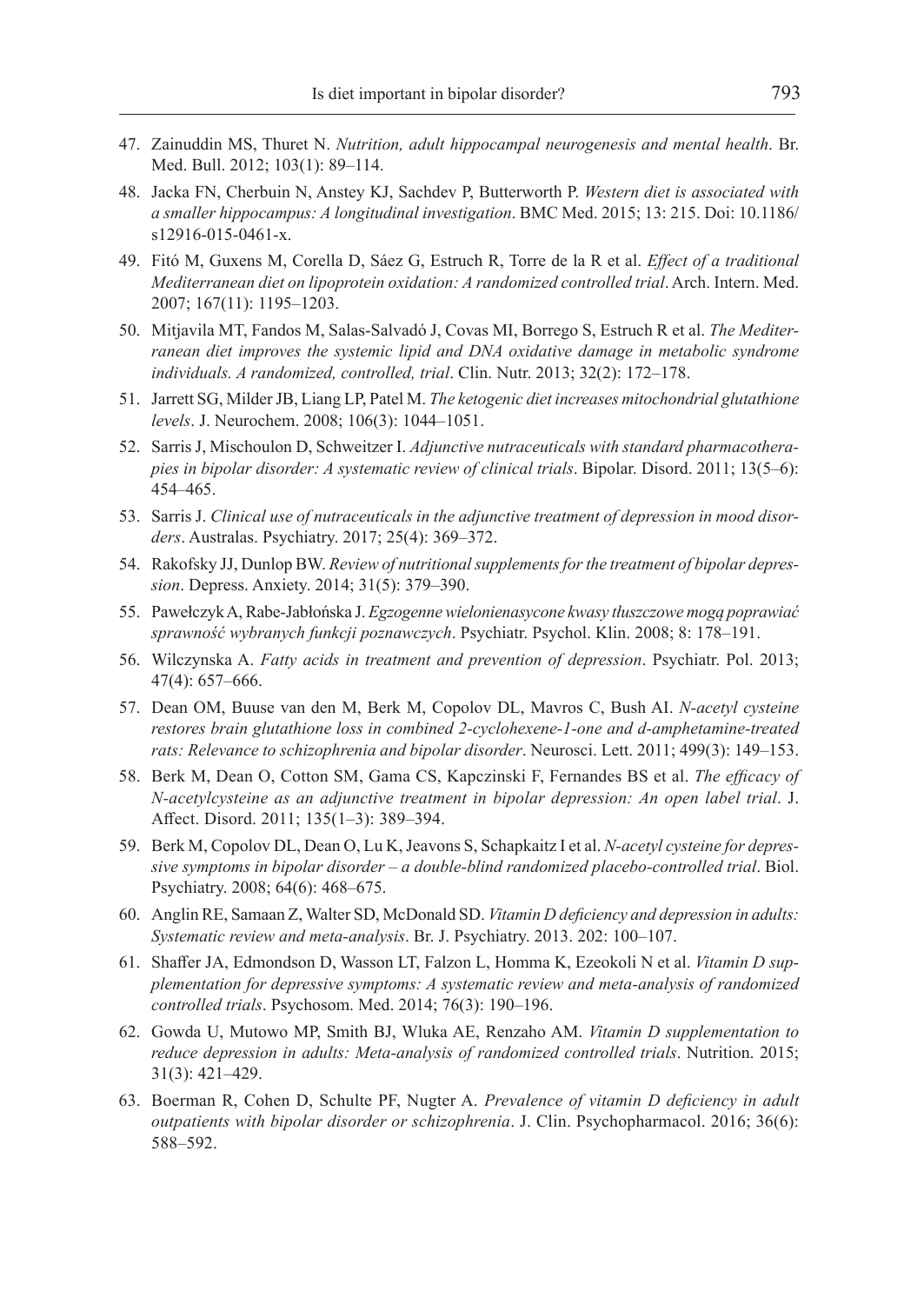- 64. Crider KS, Yang TP, Berry RJ, Bailey LB. *Folate and DNA methylation: A review of molecular mechanisms and the evidence for folate's role*. Adv. Nutr. 2012; 3(1): 21–38.
- 65. Morris DW, Trivedi MH, Rush AJ. *Folate and unipolar depression*. J. Altern. Complement. Med. 2008; 14(3): 277–285.
- 66. Stover PJ, Durga J, Field MS. *Folate nutrition and blood-brain barrier dysfunction*. Curr. Opin. Biotechnol. 2017; 44: 146–152.
- 67. Fava M, Shelton RC, Zajecka JM. *Evidence for the use of l-methylfolate combined with antidepressants in MDD*. J. Clin. Psychiatry. 2011; 72(8): e25. Doi: 10.4088/JCP.11012tx1c.
- 68. Owen RT. *Folate augmentation of antidepressant response*. Drugs Today (Barc.). 2013; 49(12): 791–798.
- 69. Coppen A, Chaudhry S, Swade C. *Folic acid enhances lithium prophylaxis*. J. Affect. Disord. 1986; 10(1): 9–13.
- 70. Behzadi AH, Omrani Z, Chalian M, Asadi S, Ghadiri M. *Folic acid efficacy as an alternative drug added to sodium valproate in the treatment of acute phase of mania in bipolar disorder: A double-blind randomized controlled trial*. Acta Psychiatr. Scand. 2009; 120(6): 441–445.
- 71. Nierenberg AA, Montana R, Kinrys G, Deckersbach T, Dufour S, Baek JH. *L-Methylfolate For Bipolar I depressive episodes: An open trial proof-of-concept registry*. J. Affect. Disord. 2017; 207: 429–433.
- 72. Siwek M, Sowa-Kućma M, Styczeń K, Szewczyk B, Reczyński W, Misztak P et al. *Decreased serum zinc concentration during depressive episode in patients with bipolar disorder*. J. Affect. Disord. 2016. 190: 272–277.
- 73. Siwek M, Styczeń K, Sowa-Kućma M, Dudek D, Reczyński W, Szewczyk B et al. *The serum concentration of magnesium as a potential state marker in patients with diagnosis of bipolar disorder*. Psychiatr. Pol. 2015; 49(6): 1277–1287.
- 74. Siwek M, Styczeń K, Sowa-Kućma M, Dudek D, Reczyński W, Szewczyk B et al. *The serum concentration of copper in bipolar disorder*. Psychiatr. Pol. 2017; 51(3): 469–481.
- 75. Dash S, Clarke G, Berk M, Jacka FN. *The gut microbiome and diet in psychiatry: Focus on depression*. Curr. Opin. Psychiatry. 2015; 28(1): 1–6.
- 76. Macedo D, Filho AJ, Soares de Sousa CN, Quevedo J, Barichello T, Júnior HV et al. *Antidepressants, antimicrobials or both? Gut microbiota dysbiosis in depression and possible implications of the antimicrobial effects of antidepressant drugs for antidepressant effectiveness*. J. Affect. Disord. 2017; 208: 22–32.
- 77. Fond G, Macgregor A, Leboyer M, Michalsen A. *Fasting in mood disorders: Neurobiology and effectiveness. A review of the literature*. Psychiatry Res. 2013; 209(3): 253–258.
- 78. Selhub EM, Logan AC, Bested AC. *Fermented foods, microbiota, and mental health: Ancient practice meets nutritional psychiatry*. J. Physiol. Anthropol. 2014. 33: 2. Doi: 10.1186/1880-6805-33-2.
- 79. Marin IA, Goertz JE, Ren T, Rich SS, Onengut-Gumuscu S, Farber E et al. *Microbiota alteration is associated with the development of stress-induced despair behavior*. Sci. Rep. 2017; 7: 43859. Doi: 10.1038/srep43859.
- 80. Wallace CJK, Milev R. *The effects of probiotics on depressive symptoms in humans: A systematic review*. Ann. Gen. Psychiatry. 2017; 16: 14. Doi: 10.1186/s12991-017-0138-2.
- 81. Malhi GS, Bassett D, Boyce P, Bryant R, Fitzgerald PB, Fritz K et al. *Royal Australian and New Zealand College of Psychiatrists clinical practice guidelines for mood disorders*. https://